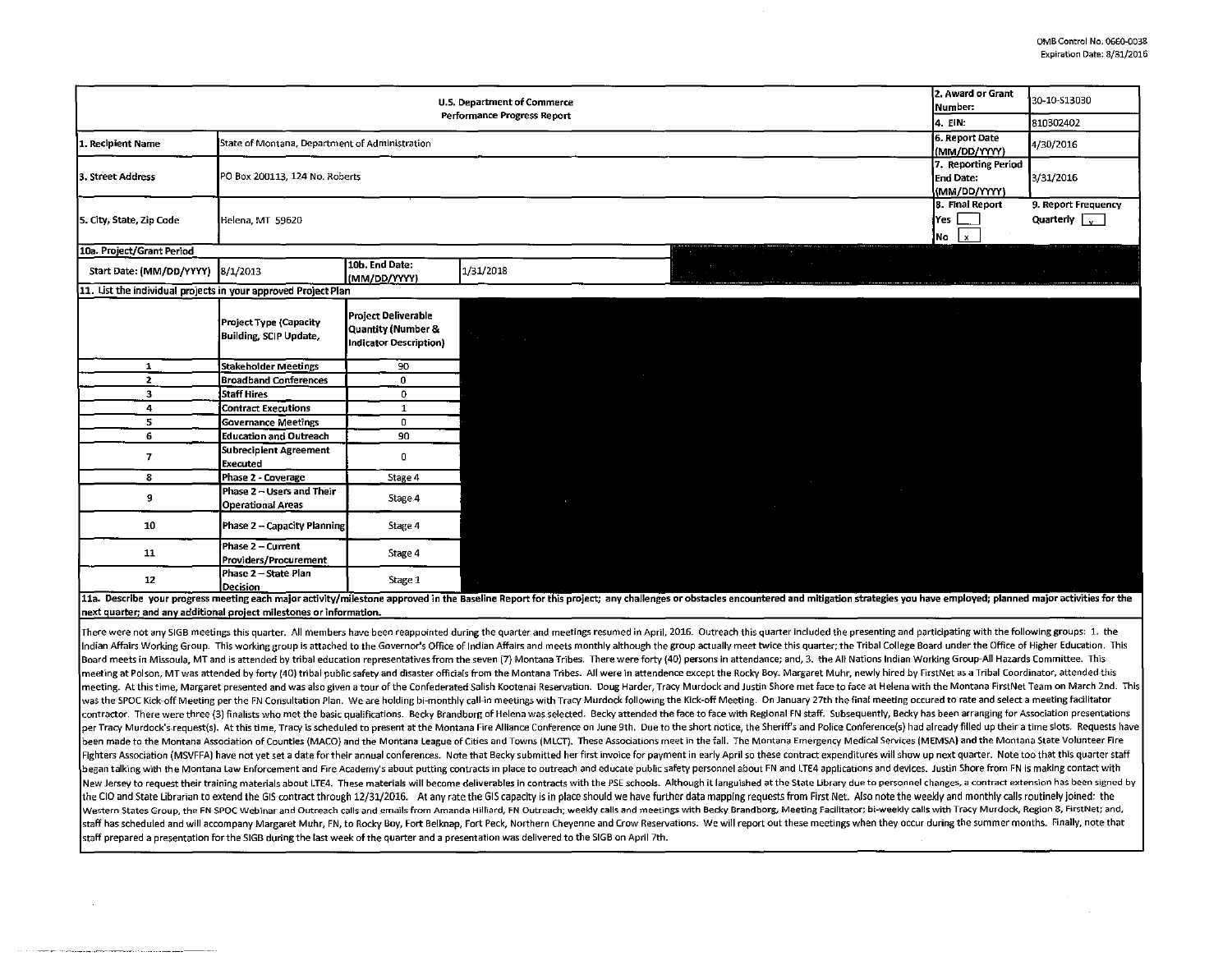$\sim$ 

11b. If the project team anticipates requesting any changes to the approved Baseline Report in the next quarter, describe those below. Note that any substantive changes to the Baseline Report must be approved by the Depart Commerce before implementation.

 $\sim$ 

 $\sim 10^{-1}$ 

 $\sim 10^{-1}$ 

 $\sim$ 

 $\sim$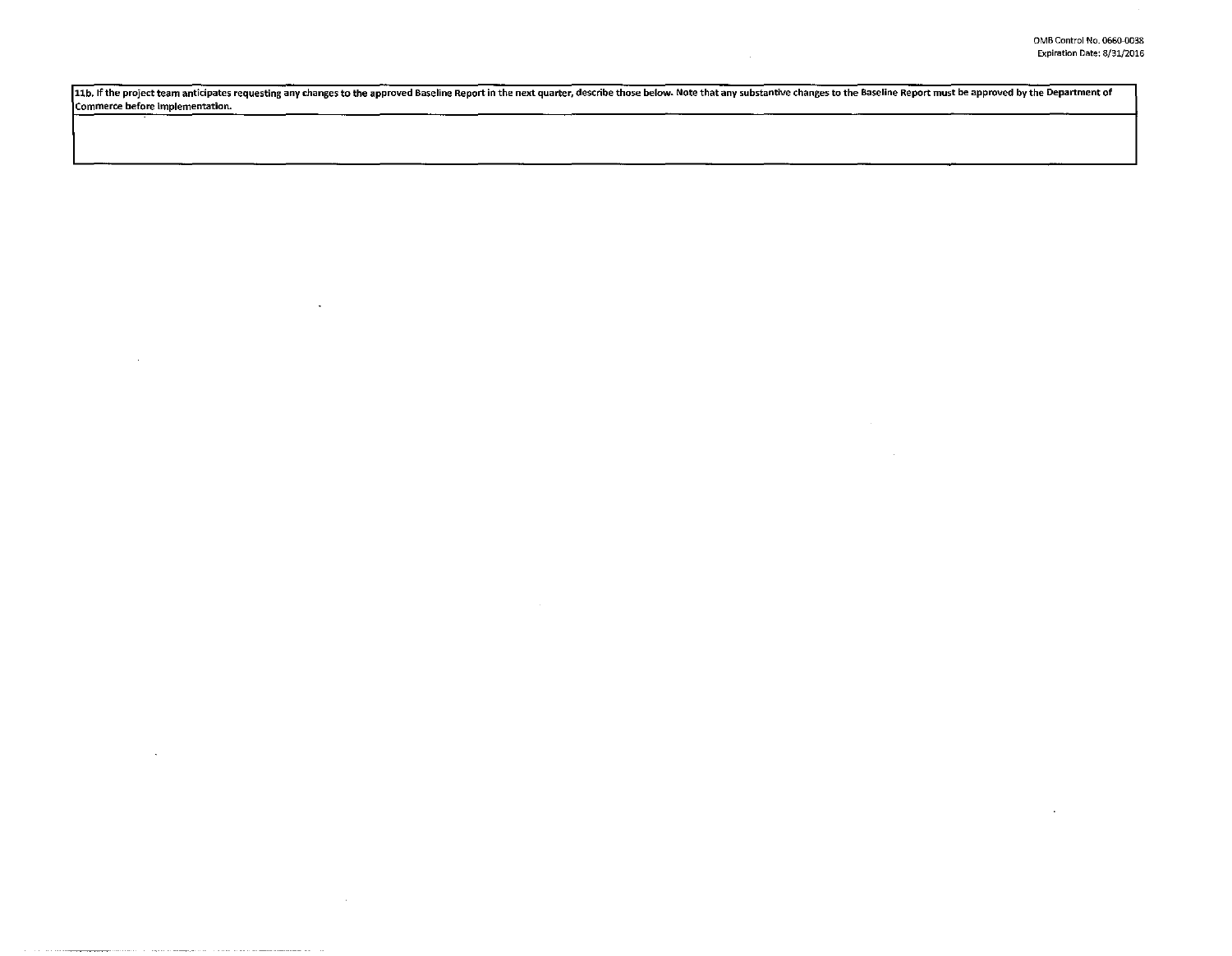11c. Provide any other information that would be useful to NTIA as it assesses this project's progress.

11d. Describe any success stories or best practices you have identified. Please be as specific as possible.

12. Personnel

12a. If the project is not fully staffed, describe how any lack of staffing may impact the project's time line and when the project will be fully staffed.

| 12b. Staffing Table                                                                                                                   |                                                    |                            |                                                                                                                                                                                                                                                                                                                                   |                      |                               |                     |                 |                                         |                                                 |  |  |
|---------------------------------------------------------------------------------------------------------------------------------------|----------------------------------------------------|----------------------------|-----------------------------------------------------------------------------------------------------------------------------------------------------------------------------------------------------------------------------------------------------------------------------------------------------------------------------------|----------------------|-------------------------------|---------------------|-----------------|-----------------------------------------|-------------------------------------------------|--|--|
| Job Title                                                                                                                             | FTE%                                               |                            | Project (s) Assigned                                                                                                                                                                                                                                                                                                              |                      |                               |                     |                 |                                         | Change                                          |  |  |
| SLIGP Project MGT (Inkind)                                                                                                            | 100%                                               |                            | Work with and prepare reports for the SIGB, prepare quarterly PPR, supervise the OR Coordinator, Prepare RFP's and MoU's, answer FN RFI's<br>No Change                                                                                                                                                                            |                      |                               |                     |                 |                                         |                                                 |  |  |
| SPOC (Inkind)                                                                                                                         | 5%                                                 |                            | Single Point of Contact, Supervises Bureau Chief and SLIGP PM<br>No Change                                                                                                                                                                                                                                                        |                      |                               |                     |                 |                                         |                                                 |  |  |
| <b>PSCB Bureau Chief (Inkind)</b>                                                                                                     | 20%                                                |                            | Meeting and Conference attendance, SLIGP supervision, Grant AOR<br>No Change                                                                                                                                                                                                                                                      |                      |                               |                     |                 |                                         |                                                 |  |  |
| PSCB Bureau Fiscal MGT<br>(Inkind)                                                                                                    | 3%                                                 |                            | Liasion with state accounting, fiscal reporting and procurement<br>No Change                                                                                                                                                                                                                                                      |                      |                               |                     |                 |                                         |                                                 |  |  |
| SLIGP OR Coord. (Federal)                                                                                                             | 100%                                               |                            | Contract for meeting facilitator, schedule regional and tribal meetings, develop contacts with local and tribal first responders, attend regional and tribal<br>meetings, distribute FirstNet materials, maintain SLIGP website content in coordination with AA, suppore the SPOC, Bureau Chief and Project Manager.<br>No Change |                      |                               |                     |                 |                                         |                                                 |  |  |
| Administrative Assistant                                                                                                              |                                                    |                            | Maintain SIGB and SLIGP websites, SIGB attendance records, munutes, scheduling, meeting set-up, travel claims processing for SIGB members, and, answer<br>No Change                                                                                                                                                               |                      |                               |                     |                 |                                         |                                                 |  |  |
| (Federal)                                                                                                                             | 50%                                                |                            | SIGB member requests.                                                                                                                                                                                                                                                                                                             |                      |                               |                     |                 |                                         |                                                 |  |  |
| 13. Subcontracts (Vendors and/or Subrecipients)                                                                                       |                                                    |                            |                                                                                                                                                                                                                                                                                                                                   |                      |                               |                     |                 |                                         |                                                 |  |  |
| 13a. Subcontracts Table - Include all subcontractors. The totals from this table must equal the "Subcontracts Total" in Question 14f. |                                                    |                            |                                                                                                                                                                                                                                                                                                                                   |                      |                               |                     |                 |                                         |                                                 |  |  |
| Name                                                                                                                                  |                                                    | <b>Subcontract Purpose</b> |                                                                                                                                                                                                                                                                                                                                   | RFP/RFQ Issued (Y/N) | Contract<br>Executed<br>(Y/N) | <b>Start Date</b>   | <b>End Date</b> | <b>Total Federal Funds</b><br>Allocated | <b>Total Matching Funds</b><br><b>Allocated</b> |  |  |
| Montana State Library                                                                                                                 | GIS Mapping                                        |                            | <b>IMoA</b>                                                                                                                                                                                                                                                                                                                       | N                    | N                             | 7/1/2015            | 12/30/2016      | \$100,000.00                            | \$0.00                                          |  |  |
| Brandborg, Sole Proprietor                                                                                                            | Regional/local FirstNet Meeting Facilitator/Set-up |                            | lVendor                                                                                                                                                                                                                                                                                                                           |                      |                               | 2/5/2016            | 10/31/2017      | \$80,000.00                             | \$0.00                                          |  |  |
| Tribal Facilitators                                                                                                                   | Moderate/conduct 8/22/2015 Tribal Meeting          |                            | Vendor                                                                                                                                                                                                                                                                                                                            | N                    | v                             | 8/21/2015           | 9/30/2017       | \$30,000.00                             | \$0.00                                          |  |  |
| MT LE and Fire Schools                                                                                                                | Ed and OR on Band 14                               | LTE 4 Apps & Devices       | <b>IMoA</b>                                                                                                                                                                                                                                                                                                                       | N                    | N                             | 7/1/2016            | 9/30/2017       | 5152,886.48                             | \$0.00                                          |  |  |
| <b>IFN Data Requests</b>                                                                                                              | Answer Data Requests as<br>they occur              |                            | lVendor i                                                                                                                                                                                                                                                                                                                         | И                    | N                             | 7/1/2016            | 9/30/2017       | \$892,500.00                            | \$0.00                                          |  |  |
| Website Content                                                                                                                       | Inter-Active for PS Community                      |                            | Vendor                                                                                                                                                                                                                                                                                                                            | Ν                    | N                             | To be<br>Determined | 9/30/2017       | \$50,000.00                             | \$0.00                                          |  |  |
| 13b. Describe any challenges encountered with vendors and/or subrecipients.                                                           |                                                    |                            |                                                                                                                                                                                                                                                                                                                                   |                      |                               |                     |                 |                                         |                                                 |  |  |
|                                                                                                                                       |                                                    |                            |                                                                                                                                                                                                                                                                                                                                   |                      |                               |                     |                 |                                         |                                                 |  |  |

The MSL Contract extension has been executed in April so only the Meeting Facilitator Contract is reported for the quarter. Contact has been made with the PSE Training Schools and information to be a deliverable is being a attachment to the two (2) contracts. Brandborg is on board and scheduling and arranging for meetings in each region of the state and for FN to speak with State Associations. When we know what is in the state Deployment Pla website development will aid in informing local and tribal PSE's.